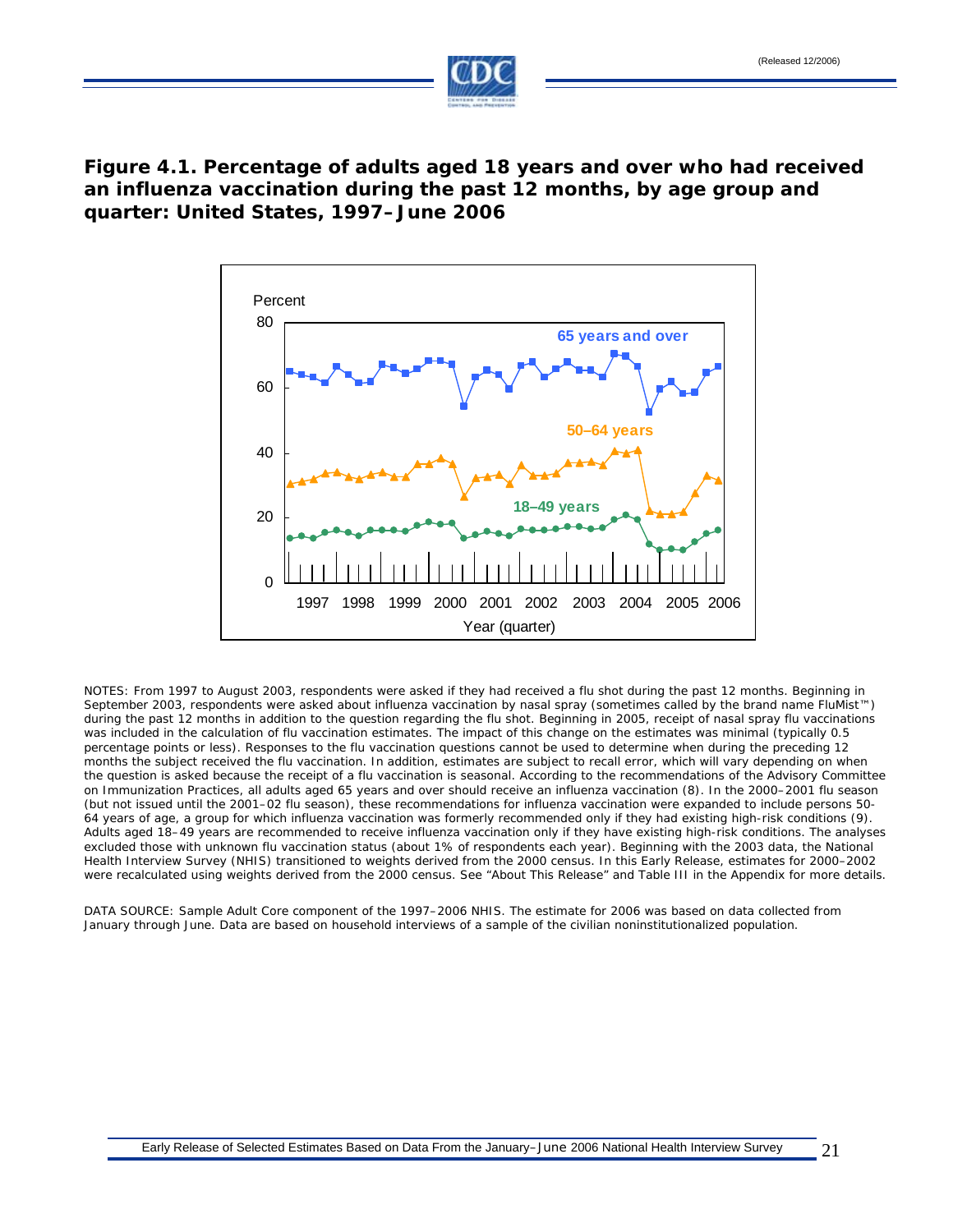

In the second quarter of 2006, the  $\mathcal{L}_{\text{eff}}$ percentage of adults who had received an influenza vaccination during the past 12 months was 66.3% for persons aged 65 years and over, 31.7% for persons aged 50–64 years, and 16.2% for persons aged 18–49 years.

For all three age groups, second quarter estimates in 2006 were higher than second quarter estimates in 2005, but still lower than second quarter estimates in 2004. An influenza vaccination shortage occurred during the 2004–05 flu season (8). Previous delays in availability of the flu shots also occurred in the fall of 2000 and, to a lesser extent, in the fall of 2001 (9,10).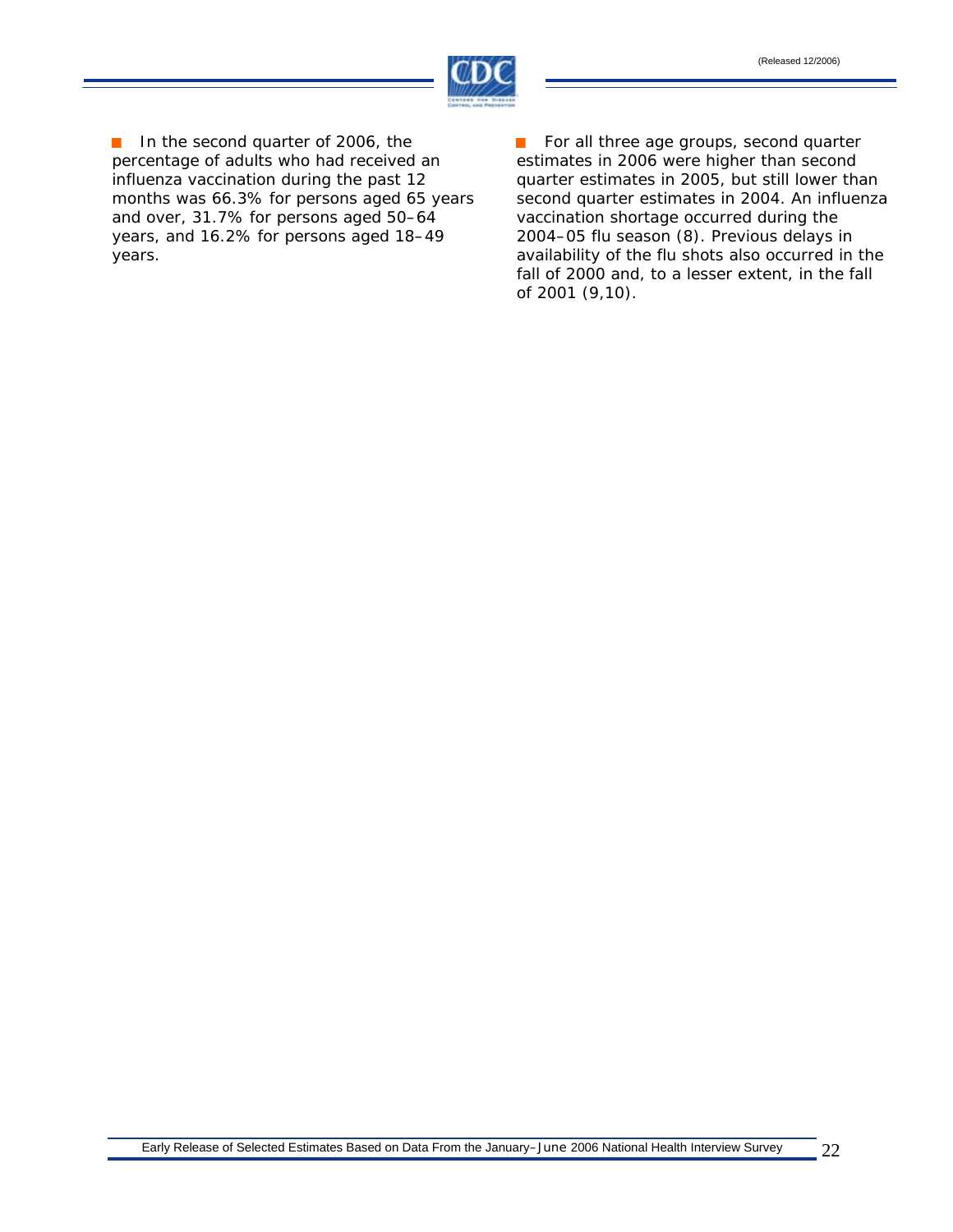

## **Table 4.1. Annual percentage of adults aged 50 years and over who had received an influenza vaccination during the past 12 months, by age group and sex: United States, 1997–2005**

|      | 50-64 years     |                 | 65 years and over |                   |                  |                  |                 |
|------|-----------------|-----------------|-------------------|-------------------|------------------|------------------|-----------------|
|      |                 |                 |                   | Total             |                  |                  |                 |
| Year | Total           | Men             | Women             | Crude             | Age-adjusted     | Men              | Women           |
| 1997 | 319             | 28.0            | 35.5              | 63.2              | 63.1             | 64.8             | 62.1            |
|      | $(30.5 - 33.3)$ | (26.129.9)      | $(33.6 - 37.4)$   | $(619-64.6)$      | $(617-64.4)$     | $(62.5 - 67.1)$  | $(60.5 - 63.7)$ |
| 1998 | 33.1            | 29.0            | 37.0              | 63.3              | 63.3             | 63.7             | 63.0            |
|      | $(317-34.5)$    | $(27.0 - 310)$  | (35.138.9)        | $(619-64.7)$      | $(619-64.6)$     | $(615-65.9)$     | $(612 - 64.8)$  |
| 1999 | 34.1            | 30.5            | 37.4              | 65.7              | 65.1             | 67.2             | 64.6            |
|      | $(32.8 - 35.4)$ | $(28.6 - 32.4)$ | $(35.5 - 39.3)$   | $(64.3 - 67.2)$   | $(63.6 - 66.5)$  | $(65.0 - 69.4)$  | $(62.7 - 66.5)$ |
| 2000 | 34.6            | 319             | 37.2              | 64.4              | 64.6             | 66.0             | 63.3            |
|      | (33.136.1)      | $(29.9 - 33.9)$ | $(35.2 - 39.1)$   | $(63.0 - 65.9)$   | $(63.2 - 66.0)$  | $(63.8 - 68.3)$  | $(616-65.0)$    |
| 2001 | 32.2            | 30.3            | 34.0              | 63.1              | 63.2             | 64.8             | 618             |
|      | $(30.9 - 33.5)$ | $(28.3 - 32.2)$ | $(32.2 - 35.8)$   | $(617-64.5)$      | $(618-64.6)$     | $(62.5 - 67.1)$  | (60.163.5)      |
| 2002 | 34.0            | 30.7            | 37.2              | 65.7              | 65.9             | 67.1             | 64.7            |
|      | $(32.7 - 35.3)$ | $(28.8 - 32.5)$ | $(35.4 - 38.9)$   | $(64.3 - 67.2)$   | $(64.5 - 67.3)$  | $(64.7 - 69.5)$  | $(62.8 - 66.6)$ |
| 2003 | 36.8            | 34.5            | 38.9              | 65.5              | 65.6             | 66.0             | 65.1            |
|      | $(35.4 - 38.2)$ | $(32.6 - 36.3)$ | $(37.0 - 40.9)$   | (64.166.9)        | $(64.2 - 66.9)$  | $(63.9 - 68.1)$  | $(63.2 - 67.0)$ |
| 2004 | 35.9            | 33.3            | 38.5              | 64.6              | 64.7             | 64.1             | 65.0            |
|      | $(34.6 - 37.3)$ | $(313 - 35.3)$  | (36.7-40.3)       | $(63.2 - 66.1)$   | $(63.2 - 66.1)$  | $(619-66.3)$     | $(63.3 - 66.7)$ |
| 2005 | 23.0            | 19.7            | 26.0              | 59.5              | 59.5             | 58.8             | 60.0            |
|      | (2189-24.05)    | (18.09-21.33)   | (24.54-27.44)     | $(57.98 - 60.96)$ | $(58.05 - 6103)$ | $(56.54 - 6103)$ | (58.00-6197)    |

NOTES: From 1997 to August 2003, respondents were asked if they had received a flu shot during the past 12 months. Beginning in September 2003, respondents were asked about influenza vaccination by nasal spray (sometimes called by the brand name FluMist™) during the past 12 months in addition to the question regarding the flu shot. Beginning in 2005, receipt of nasal spray flu vaccinations was included in the calculation of flu vaccination estimates. The impact of this change on the estimates was minimal (typically 0.5 percentage points or less). Responses to the flu vaccination questions cannot be used to determine when during the preceding 12 months the subject received the flu vaccination. In addition, estimates are subject to recall error, which will vary depending on when the question is asked because the receipt of a flu vaccination is seasonal. According to the recommendations of the Advisory Committee on Immunization Practices, all adults aged 65 years and over should receive an influenza vaccination (8). In the 2000–2001 flu season (but not issued until the 2001–02 flu season), these recommendations for influenza vaccination were expanded to include persons aged 50-64 years, a group for which influenza vaccination was formerly recommended only if they had existing high-risk conditions (9). Adults aged 18–49 years are recommended to receive influenza vaccination only if they have existing high-risk conditions. The analyses excluded those with unknown flu vaccination status (about 1% of respondents each year). Age-adjusted estimates for persons aged 65 years and over for this Healthy People 2010 Leading Health Indicator are based on the 2000 projected U.S. standard population using two age groups: 65–74 years and 75 years and over. Beginning with the 2003 data, the National Health Interview Survey (NHIS) transitioned to weights derived from the 2000 census. In this Early Release, estimates for 2000–2002 were recalculated using weights derived from the 2000 census. See "About This Release" and Table III in the Appendix for more details.

DATA SOURCE: Sample Adult Core component of the 1997–2005 NHIS. Data are based on household interviews of a sample of the civilian noninstitutionalized population.

■ For adults aged 50–64 years, the ■ For adults aged 65 years and over, the vaccination in 2005 were the lowest since since 1997. 1997.

annual percentage of persons who annual percentage of persons who received an received an influenza vaccination during influenza vaccination during the past 12 months the past 12 months was 23.0% in 2005. was 59.5% in 2005. This estimate was lower This estimate was lower than the estimate than the estimate in 2004. This pattern was in 2004. This pattern was seen in men and seen in men and women. Annual percentages of women. Annual percentages of influenza influenza vaccination in 2005 were the lowest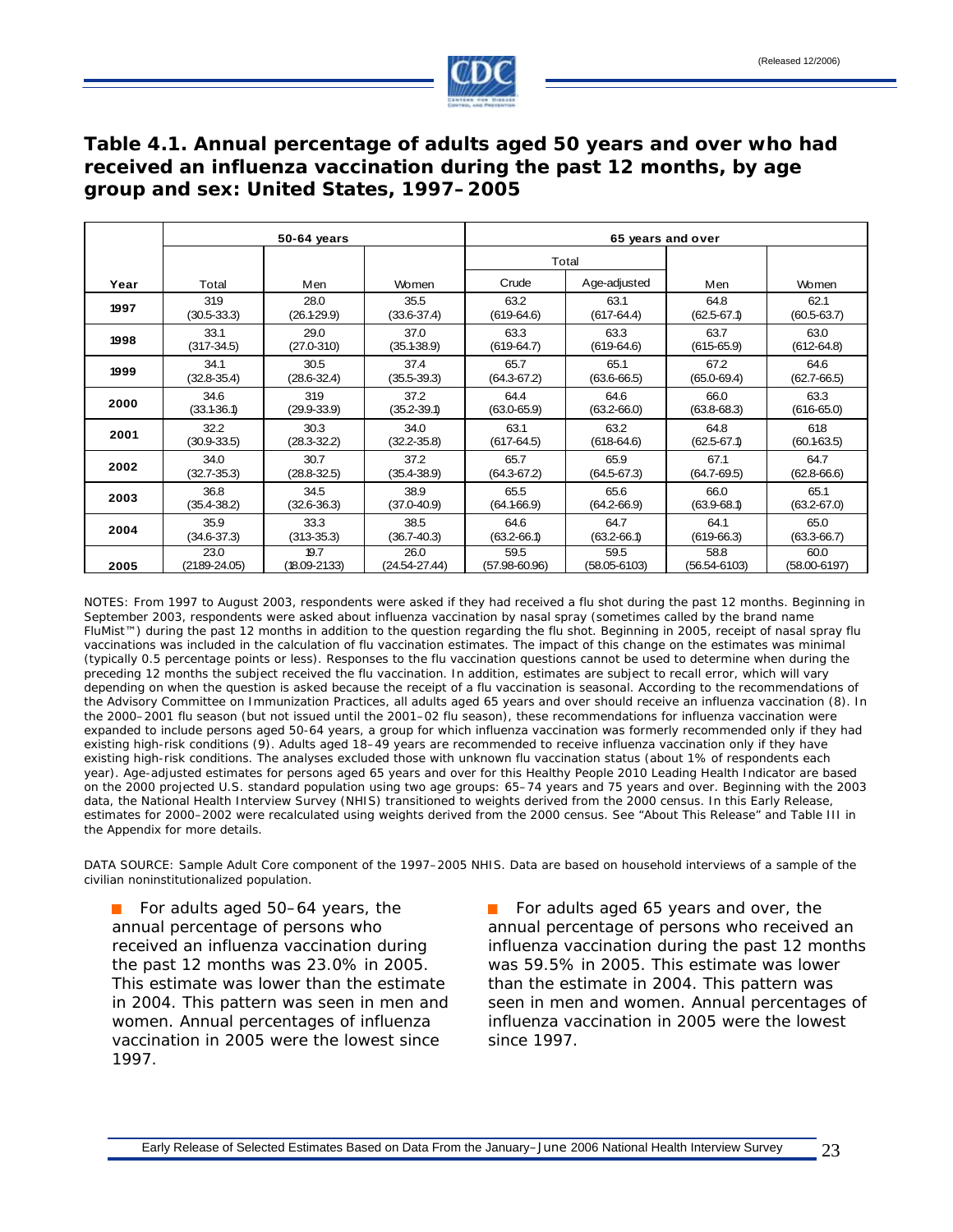

# **Figure 4.2. Percentage of persons who had received an influenza vaccination during the past 12 months, by age group and sex: United States, January–June 2006**



NOTES: Respondents were asked about receipt of influenza vaccination by nasal spray (sometimes called by the brand name FluMist™) during the past 12 months in addition to a question regarding receipt of a flu shot during the past 12 months. Responses to these questions cannot be used to determine when during the preceding 12 months the subject received the flu vaccination. In addition, estimates are subject to recall error, which will vary depending on when the question is asked because the receipt of a flu vaccination is seasonal. According to the recommendations of the Advisory Committee on Immunization Practices, all adults aged 65 years and over should receive an influenza vaccination (8). In the 2000–2001 flu season (but not issued until the 2001–02 flu season), these recommendations for influenza vaccination were expanded to include persons 50-64 years of age, a group for which influenza vaccination was formerly recommended only if they had existing high-risk conditions (9). The recommendations were again expanded for the 2003–04 flu season to include children aged 6–23 months (11). Persons aged 2–49 years are recommended to receive an influenza vaccination only if they have existing high-risk conditions. The analyses excluded 330 persons (1.8%) with unknown flu vaccination status.

DATA SOURCE: Based on data collected from January through June in the Sample Adult and Sample Child Core components of the 2006 National Health Interview Survey. Data are based on household interviews of a sample of the civilian noninstitutionalized population.

persons who had a flu vaccination during the years, women were more likely than men to past 12 months was highest among persons aged have received a flu vaccination during the 65 years and over (65.5%), followed by persons past 12 months. aged 50–64 years (32.4%), 0–17 years (19.7%), and 18–49 years (15.6%).

For both sexes combined, the percentage of For adults aged 18–49 years and 50–64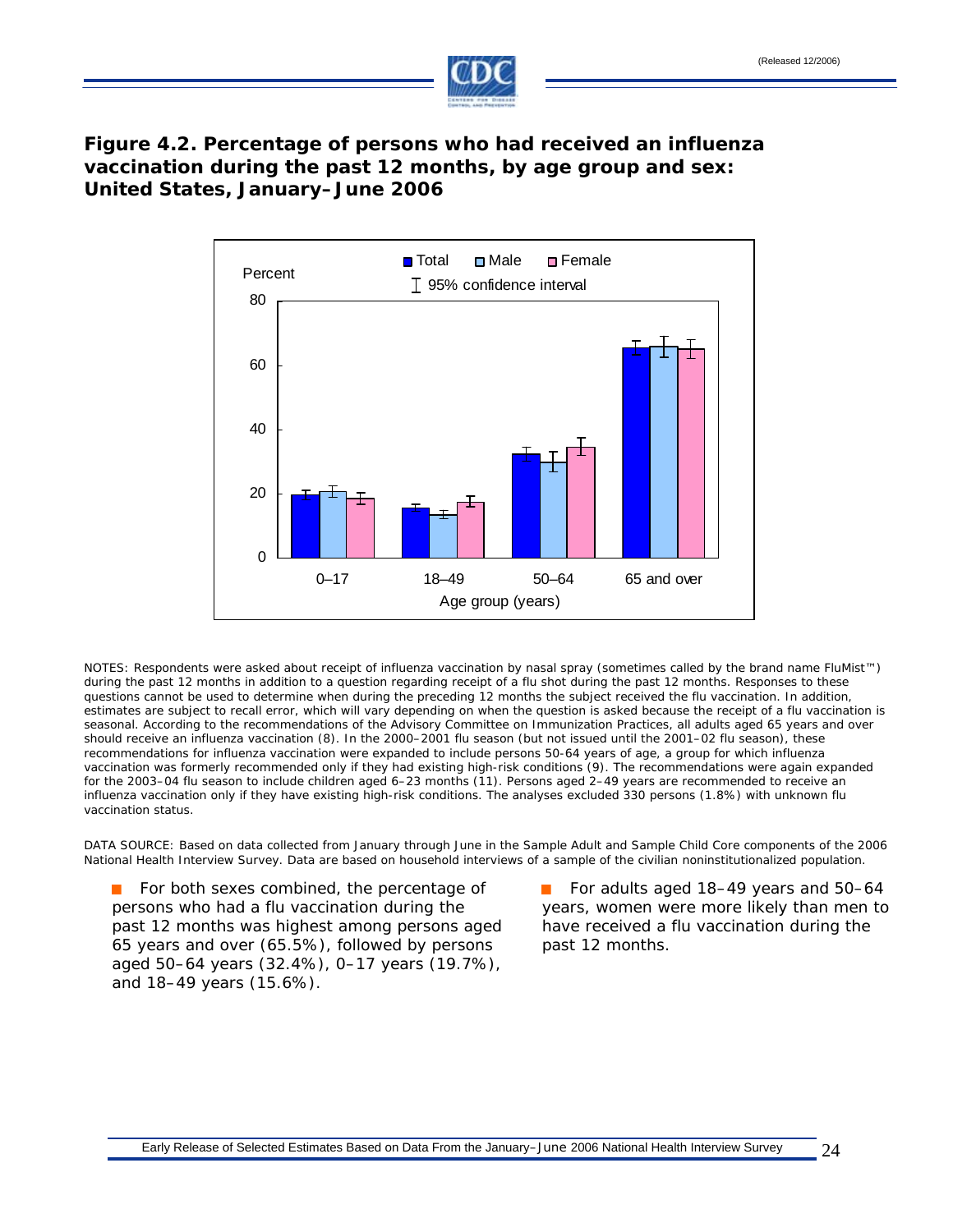

## **Figure 4.3. Percentage of adults aged 65 years and over who had received an influenza vaccination during the past 12 months, by race/ethnicity: United States, January–June 2006**



NOTES: Respondents were asked about receipt of influenza vaccination by nasal spray (sometimes called by the brand name FluMist™) during the past 12 months in addition to a question regarding receipt of a flu shot during the past 12 months. In addition, estimates are subject to recall error, which will vary depending on when the question is asked because the receipt of a flu vaccination is seasonal. The analyses excluded 34 adults (1.4%) aged 65 years and over with unknown flu vaccination status.

DATA SOURCE: Based on data collected from January through June in the Sample Adult Core component of the 2006 National Health Interview Survey. Data are based on household interviews of a sample of the civilian noninstitutionalized population.

**For adults aged 65 years and over, the Hispanic persons and non-Hispanic black** percentage of persons receiving a flu persons were less likely than non-Hispanic vaccination during the past 12 months was white persons to have received a flu 49.4% for Hispanic persons, 68.2% for non- vaccination during the past 12 months. Hispanic white persons, and 47.1% for non-Hispanic black persons.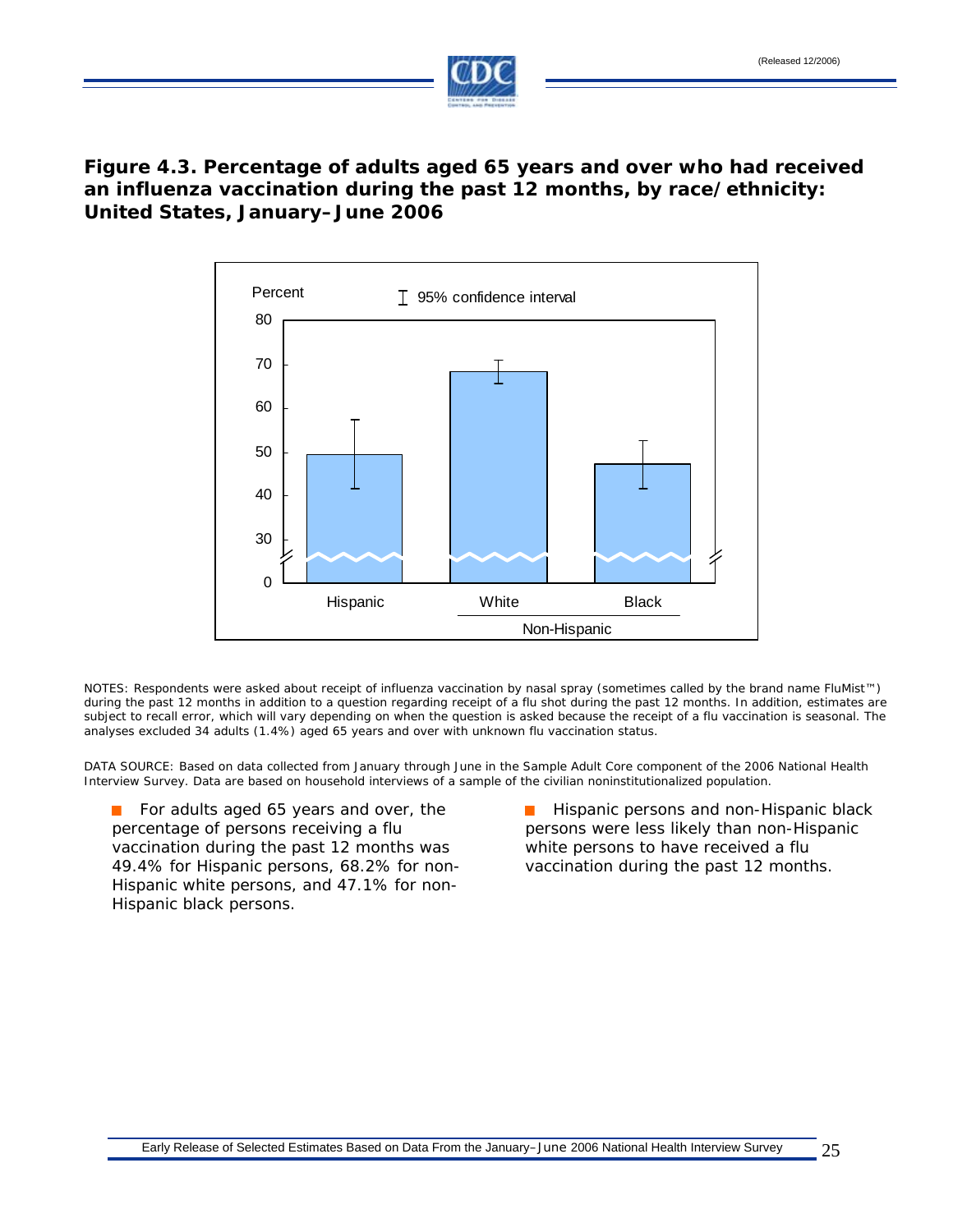

#### **Data tables for figures 4.1–4.3:**

**Data table for figure 4.1. Percentage of adults aged 18 years and over who had received an influenza vaccination during the past 12 months, by age group and quarter: United States, 1997–June 2006** 

|                   | Percent (95% confidence interval) |                     |                        |  |  |
|-------------------|-----------------------------------|---------------------|------------------------|--|--|
| Year and quarter  | $18-49$ years                     | $50-64$ years       | 65 years and over      |  |  |
| 1997              |                                   |                     |                        |  |  |
| Quarter 1         | 13.6 (12.5-14.6)                  | 30.5 (27.8-33.2)    | 65.0 (62.3-67.6)       |  |  |
| Quarter 2         | $14.5(13.4-15.5)$                 | $31.3(28.7 - 34.0)$ | $63.7(61.1-66.2)$      |  |  |
| Quarter 3         | 13.6 (12.6-14.6)                  | 32.0 (29.3-34.6)    | $63.1(60.3-65.9)$      |  |  |
| Quarter 4         | 15.6 (14.5-16.7)                  | 33.6 (31.1-36.2)    | $61.2(58.7 - 63.8)$    |  |  |
| 1998              |                                   |                     |                        |  |  |
| Quarter 1         | $16.1(14.8-17.3)$                 | 34.2 (31.3-37.1)    | $66.3(63.2-69.4)$      |  |  |
| Quarter 2         | 15.3 (14.1-16.5)                  | 32.8 (30.1-35.5)    | 64.0 (61.3-66.8)       |  |  |
| Quarter 3         | 14.5 (13.3-15.6)                  | 32.0 (29.3-34.6)    | $61.3(58.5-64.0)$      |  |  |
| Quarter 4         | $16.0(14.8-17.2)$                 | 33.5 (30.8-36.1)    | $61.6$ $(58.7 - 64.5)$ |  |  |
| 1999              |                                   |                     |                        |  |  |
| Quarter 1         | $16.3(14.8-17.7)$                 | 34.2 (31.1-37.3)    | 67.0 (64.0-70.1)       |  |  |
| Quarter 2         | $16.0(14.7-17.3)$                 | 32.6 (29.8-35.4)    | $66.1(63.4-68.8)$      |  |  |
| Quarter 3         | 15.8 (14.5-17.1)                  | 32.8 (30.1-35.5)    | 64.1 (61.2-67.0)       |  |  |
| Quarter 4         | $17.6(16.2-18.9)$                 | $36.7(34.2 - 39.2)$ | $65.7(62.7-68.6)$      |  |  |
| 2000              |                                   |                     |                        |  |  |
| Quarter 1         | 18.6 (17.2-19.9)                  | 36.6 (33.7-39.4)    | 68.2 (65.3-71.0)       |  |  |
| Quarter 2         | 18.0 (16.7-19.4)                  | 38.5 (35.7-41.4)    | 68.1 (65.6-70.7)       |  |  |
| Quarter 3         | 18.2 (16.9-19.4)                  | 36.6 (33.7-39.5)    | $67.1(64.4-69.8)$      |  |  |
| Quarter 4         | 13.6 (12.4-14.8)                  | 26.6 (24.2-29.0)    | 54.3 (51.6-57.1)       |  |  |
| 2001              |                                   |                     |                        |  |  |
| Quarter 1         | 14.7 (13.4-16.0)                  | 32.3 (29.6-35.0)    | 63.3 (60.2-66.3)       |  |  |
| Quarter 2         | $15.9(14.7-17.1)$                 | 32.6 (30.1-35.1)    | 65.4 (62.8-68.0)       |  |  |
| Quarter 3         | 14.9 (13.9-15.9)                  | 33.3 (30.7-35.8)    | $64.0(61.1-66.8)$      |  |  |
| Quarter 4         | 14.5 (13.6-15.9)                  | 30.6 (28.0-33.1)    | 59.6 (56.7-62.4)       |  |  |
| 2002              |                                   |                     |                        |  |  |
| Quarter 1         | $16.4(15.2-17.7)$                 | 36.3 (33.6-38.9)    | 66.6 (63.8-69.4)       |  |  |
| Quarter 2         | 16.0 (14.8-17.2)                  | 33.0 (30.5-35.5)    | 67.8 (65.3-70.3)       |  |  |
| Quarter 3         | $16.2(14.9-17.5)$                 | 33.1 (30.6-35.6)    | $63.1(60.5-65.8)$      |  |  |
| Quarter 4         | 16.4 (15.1-17.8)                  | 33.8 (31.0-36.6)    | 65.5 (62.4-68.6)       |  |  |
| 2003              |                                   |                     |                        |  |  |
| Quarter 1         | $17.1(15.7-18.4)$                 | 36.8 (34.2-39.4)    | 67.8 (65.0-70.6)       |  |  |
| Quarter 2         | 17.2 (15.8-18.6)                  | 36.8 (33.9-39.7)    | 65.4 (62.6-68.3)       |  |  |
| Quarter 3         | $16.4(15.2-17.6)$                 | $37.4(34.9-39.9)$   | 65.4 (62.8-67.9)       |  |  |
| Quarter 4         | $16.7(15.2-18.1)$                 | 36.1 (33.3-39.0)    | $63.3(60.1-66.5)$      |  |  |
| 2004              |                                   |                     |                        |  |  |
| Quarter 1         | 19.3 (17.9-20.8)                  | 40.6 (38.0-43.3)    | $70.3(67.5 - 73.0)$    |  |  |
| Quarter 2         | 20.9 (19.1-22.6)                  | 40.0 (37.1-43.0)    | 69.5 (66.7-72.3)       |  |  |
| Quarter 3         | $19.4(18.2 - 20.7)$               | $41.0(38.4 - 43.6)$ | $66.4(63.6-69.2)$      |  |  |
| Quarter 4         | 12.0 (10.9-13.1)                  | 22.3 (20.2-24.5)    | 52.4 (49.5-55.4)       |  |  |
| 2005              |                                   |                     |                        |  |  |
| Quarter 1         | 10.2 (9.02-11.39)                 | 21.2 (19.01-23.34)  | 59.6 (56.50-62.70)     |  |  |
| Quarter 2         | 10.3 (9.23-11.35)                 | 21.1 (19.01-23.14)  | 61.7 (58.72-64.61)     |  |  |
| Quarter 3         | 10.0 (9.01-11.00)                 | 21.8 (19.61-23.98)  | 58.2 (55.39-60.94)     |  |  |
| Quarter 4         | 12.4 (11.26-13.49)                | 27.8 (25.40-30.11)  | 58.5 (55.45-61.48)     |  |  |
| 2006<br>Quarter 1 | 15.0 (13.66-16.33)                | $33.0(29.91-36.15)$ | 64.7 (61.43-67.90)     |  |  |
| Quarter 2         |                                   | $31.7(29.00-34.45)$ |                        |  |  |
|                   | 16.2 (14.76-17.66)                |                     | 66.3 (63.39-69.30)     |  |  |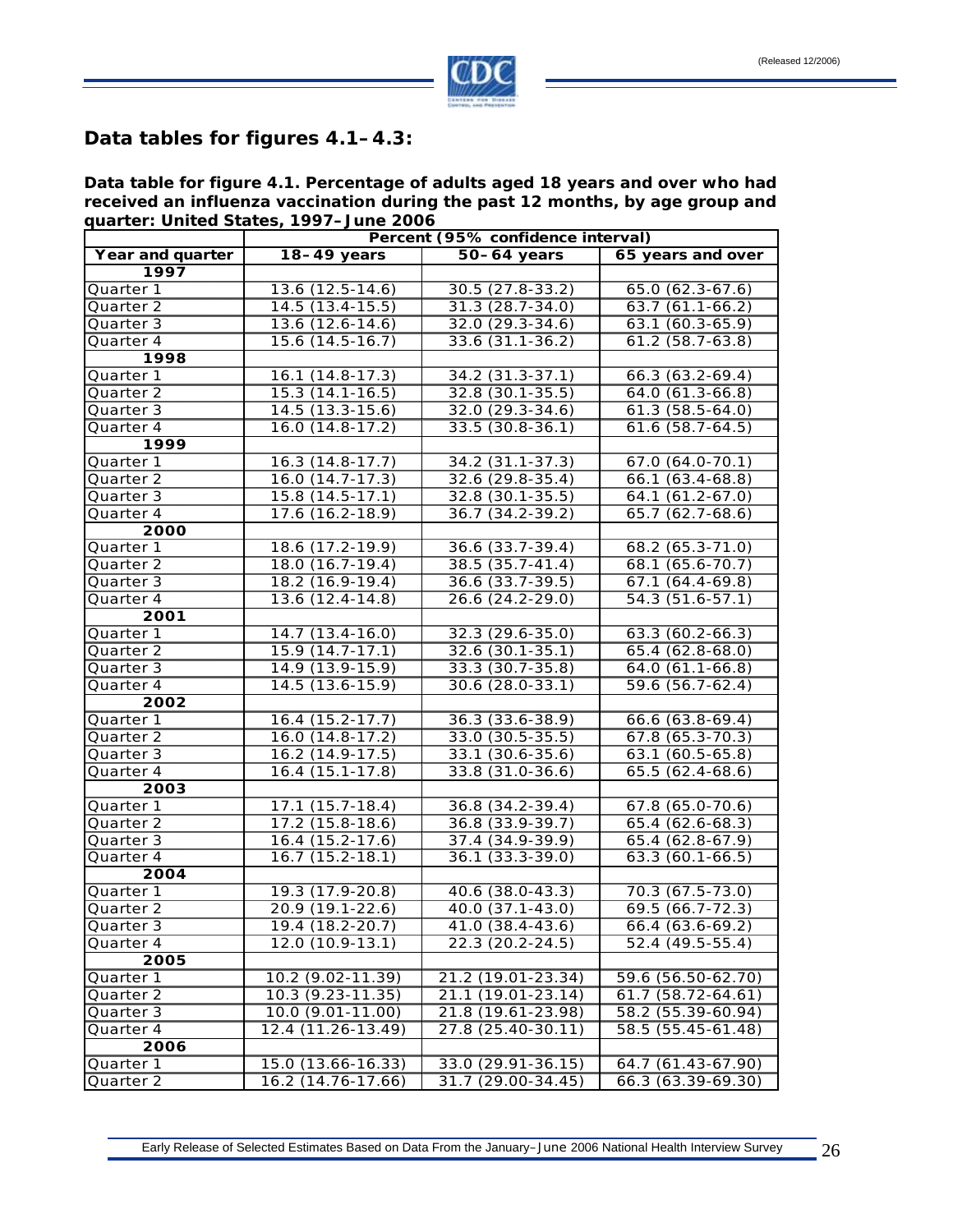

NOTES: Beginning with the 2003 data, the National Health Interview Survey (NHIS) transitioned to weights derived from the 2000 census. In this Early Release, estimates for 2000–2002 were recalculated using weights derived from the 2000 census. See "About This Release" and Table III in the Appendix for more details.

DATA SOURCE: NHIS, 1997–June 2006. Data are based on household interviews of a sample of the civilian noninstitutionalized population.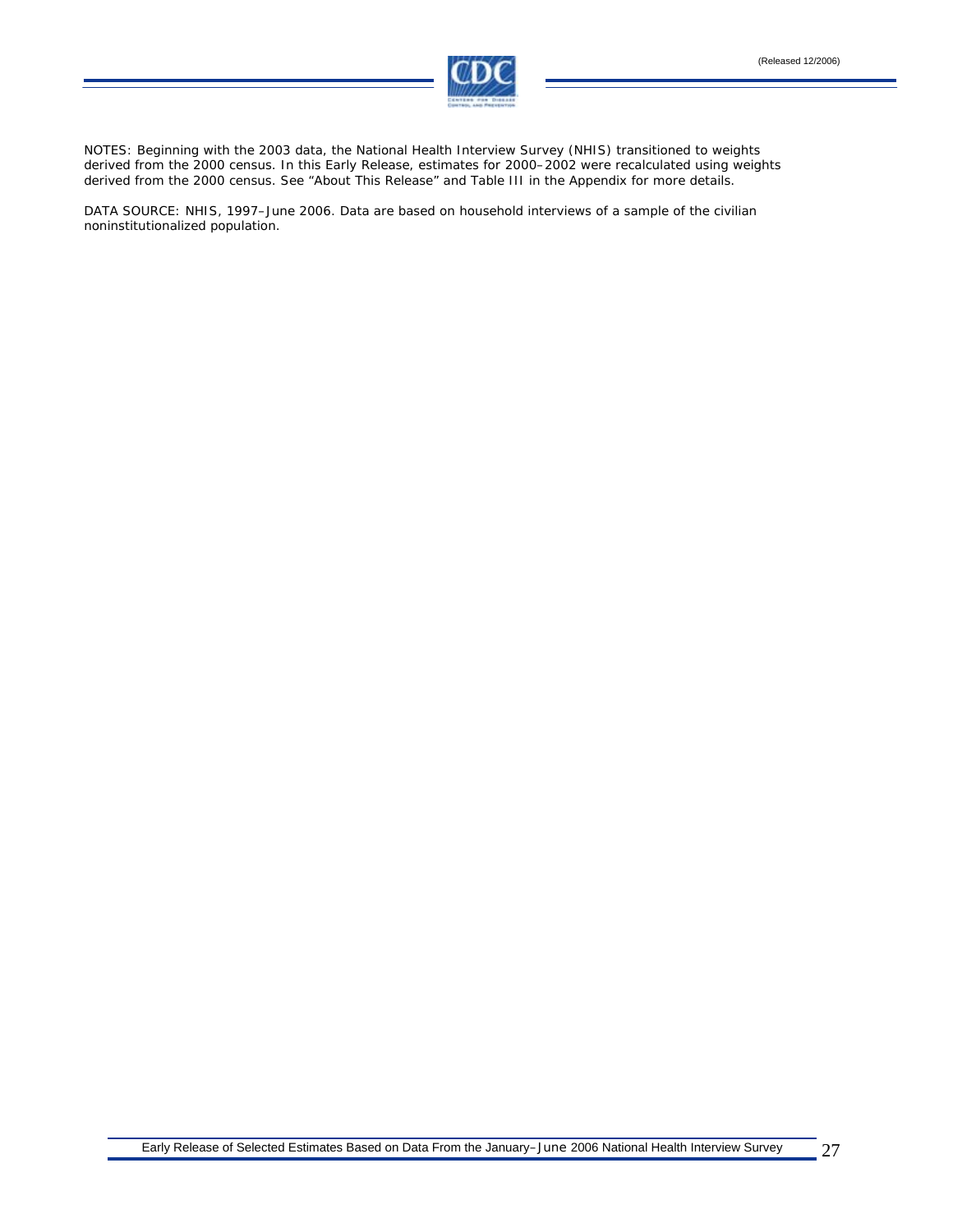

**Data table for figure 4.2. Percentage of persons who had received an influenza vaccination during the past 12 months, by age group and sex: United States, January–June 2006** 

| Age and sex                                               | <b>Percent</b> | 95% confidence interval |
|-----------------------------------------------------------|----------------|-------------------------|
| 0-2 years                                                 |                |                         |
| Total                                                     | 29.9           | 26.31-33.52             |
| Male                                                      | 31.5           | 26.47-36.61             |
| Female                                                    | 28.2           | 23.24-33.26             |
| 3-4 years                                                 |                |                         |
| Total                                                     | 27.3           | 22.82-31.76             |
| Male                                                      | 28.7           | 21.82-35.57             |
| Female                                                    | 25.7           | 20.18-31.20             |
| 5-11 years                                                |                |                         |
| Total                                                     | 19.5           | 17.31-21.62             |
| Male                                                      | 19.6           | 16.72-22.43             |
| Female                                                    | 19.3           | 16.48-22.21             |
| $12-17$ years                                             |                |                         |
| Total                                                     | 12.7           | 10.85-14.54             |
| Male                                                      | 14.1           | 11.37-16.77             |
| Female                                                    | 11.3           | 8.97-13.59              |
| 18-49 years                                               |                |                         |
| Total                                                     | 15.6           | 14.65-16.55             |
| Male                                                      | 13.6           | 12.36-14.77             |
| Female                                                    | 17.6           | 16.10-19.11             |
| 50-64 years                                               |                |                         |
| Total                                                     | 32.4           | 30.13-34.62             |
| Male                                                      | 29.9           | 26.86-32.91             |
| Female                                                    | 34.7           | 31.93-37.47             |
| 65 years and over                                         |                |                         |
| Total                                                     | 65.5           | 63.27-67.75             |
| Male                                                      | 65.9           | 62.48-69.22             |
| Female                                                    | 65.3           | 62.34-68.16             |
| 0-17 years                                                |                |                         |
| Total                                                     | 19.7           | 18.32-21.09             |
| Male                                                      | 20.7           | 18.82-22.55             |
| Female                                                    | 18.7           | 16.89-20.46             |
| 18 years and over: crude <sup>1</sup>                     |                |                         |
| Total                                                     | 27.6           | 26.56-28.55             |
| Male                                                      | 24.8           | 23.54-26.12             |
| Female                                                    | 30.1           | 28.69-31.49             |
| 65 years and over: age-adjusted <sup>2</sup>              |                |                         |
| Total                                                     | 65.6           | 63.37-67.84             |
| Male                                                      | 66.5           | 63.21-69.70             |
| Female                                                    | 65.2           | 62.22-68.08             |
| <sup>1</sup> Crude estimates are presented in the figure. |                |                         |

2 Estimates for this Healthy People 2010 Leading Health Indicator are age adjusted using the projected 2000 U.S. population as the standard population using two age groups: 65–74 years and 75 years and over.

DATA SOURCE: National Health Interview Survey, January–June 2006. Data are based on household interviews of a sample of the civilian noninstitutionalized population.